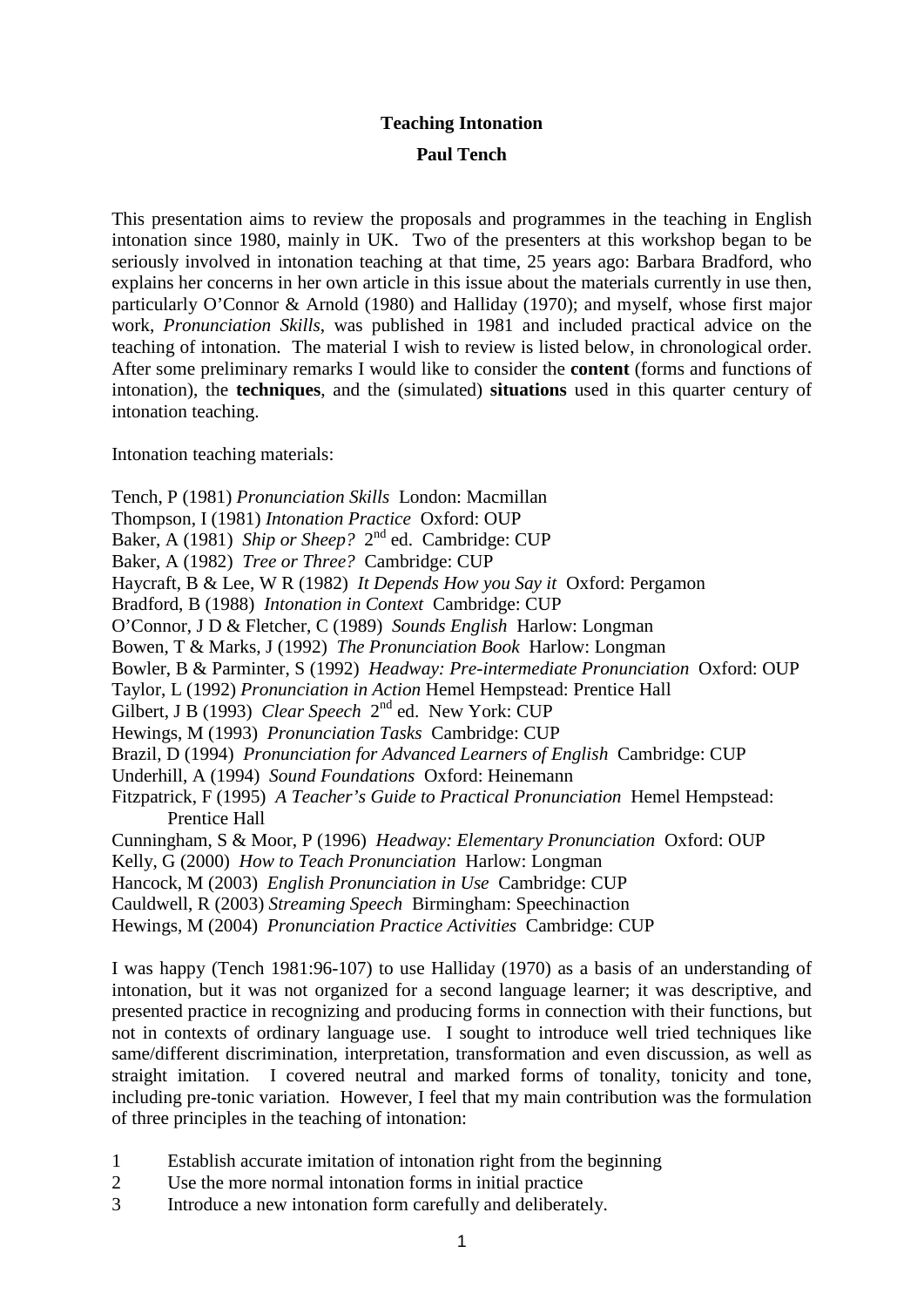I did not advocate the design of special materials for intonation, but felt that the implementation of these principles should simply be directed to materials designed for other language purposes, since intonation is always present in every speaking event. But now I reckon that some intonation forms might best accompany a dialogue specially designed for them.

Thompson and Haycroft & Lee concentrated on dialogues in familiar situations. The latter relied wholly on listening and imitation, with diagrams to show pitch movements. The former was much more imaginative and cleverly treated the learner as a participant in practice dialogues, with explanations of what is happening. No doubt that is why Dolores Ramírez Verdugo chose to use it (see her presentation in this issue). Neither course, however, provided anything like a scheme of intonation, in which the intonation patterns are presented as selections from the whole system. For that reason, they have not been included in the accompanying table (Table 1).

Baker (1981, 1982) O'Connor & Fletcher and the *Headway* materials (Bowler & Parminter, 1992, and Cunningham & Moor, 1996) all introduce intonation forms as part of a comprehensive programme of pronunciation teaching, and present and practice different forms in a range of situations. There is a commendable attempt to contextualize intonation.

Bradford (1988) broke new ground in designing materials that matched Brazil's simpler description of English intonation and in explaining the meaning of tonic prominence, proclaiming and referring tones, etc. Hewings (1993, 2004) follows suit but includes intonation into a general programme of pronunciation practice, as did Taylor, and also Cauldwell in a highly acclaimed and innovative programme, as well as Brazil himself (Brazil 1994). Taylor also ventured into spoken genres ('monologue restyles') by comparing news reading, drama and story telling.

Bowen & Marks provided advice on classroom techniques to develop learners' performance in pronunciation, including intonation. Underhill encourages a holistic approach, based on awareness and making classroom communication genuinely interpersonal. Fitzpatrick provides a brief discussion on tones and their functions and encourages the teacher to provide simple explanations in simple metalanguage, avoid exaggeration but engage intonation regularly – little, often and integrated. Kelly presents a Brazil view of intonation in an accessible way with 8 lesson plans. All four books treat intonation as an integral part of a comprehensive programme in pronunciation teaching.

Gilbert is one of the outstanding American contributors to the development of pronunciation materials and promotes intonation as a top priority. She provides good explanations of the patterns in the teacher's edition as well as good, varied material in the student's edition. Unusually, she also gives attention to 'thought groups' (tonality).

Finally, Hancock has provided a wealth of good material and has ventured beyond the usual inventory of forms to include not only tonality contrasts, but the forms that accompany discourse formulae like *anyway, well, I mean, you know, kind of, right, OK* and *look who's talking*. The situations chosen, and the exercises, have got a good contemporary feel about them.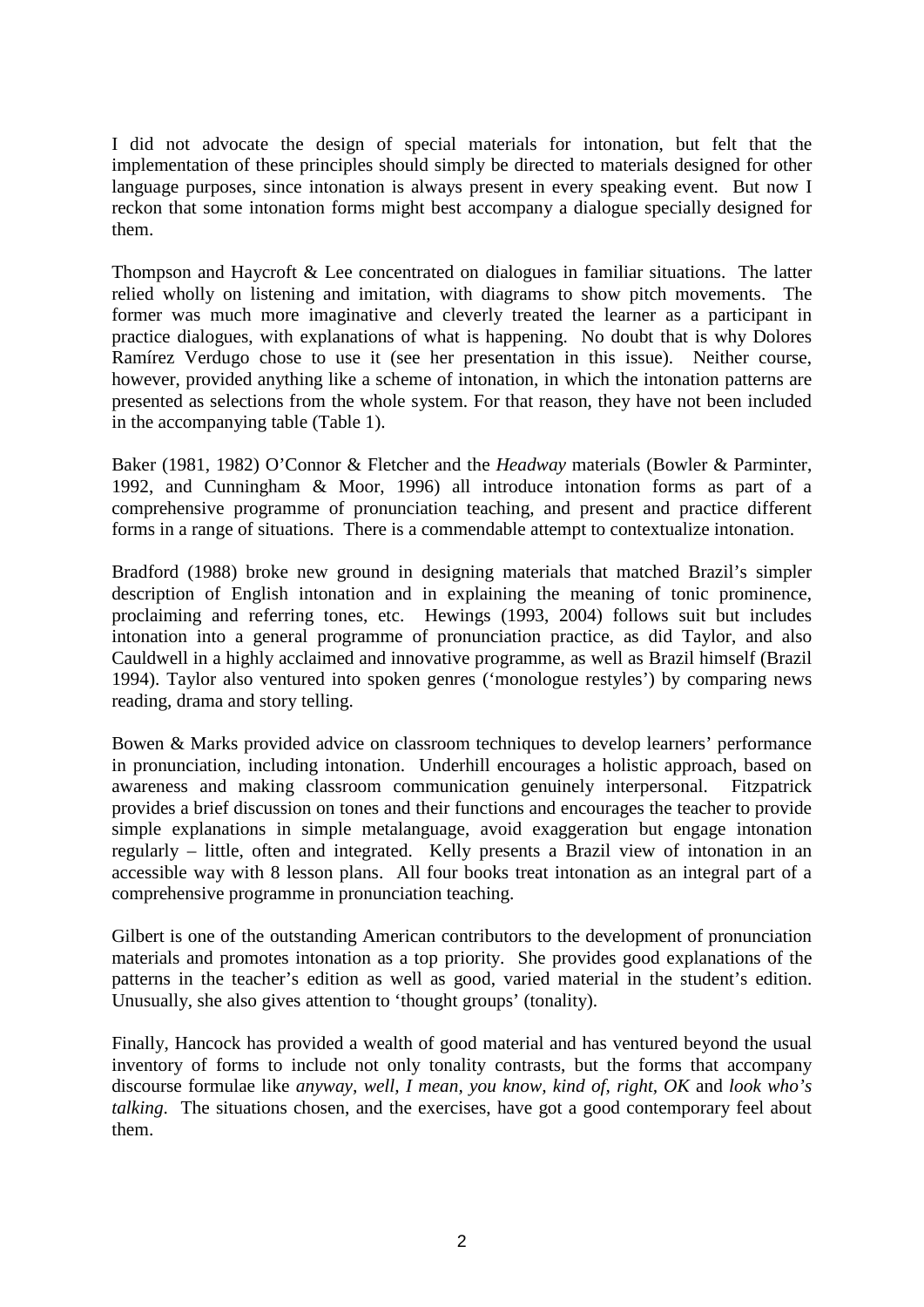|                                  |                          | <b>Baker 1981/82</b> | <b>Bradford</b> | O'Comor<br>& Fletcher | Head way   | Bowen & Marks | Taylor     | Gilbert   | Hewings 1993 | Brazil     | $\operatorname{Kely}$ | Hancock    | Hewings 2004 |
|----------------------------------|--------------------------|----------------------|-----------------|-----------------------|------------|---------------|------------|-----------|--------------|------------|-----------------------|------------|--------------|
| Prominence/tonic                 |                          |                      | $\sqrt{}$       | $\sqrt{ }$            |            | $\sqrt{ }$    |            | $\sqrt{}$ | $\sqrt{}$    | $\sqrt{ }$ |                       | $\sqrt{ }$ | $\sqrt{}$    |
| Contrastive/marked tonic         |                          |                      | $\sqrt{}$       |                       | $\sqrt{ }$ | $\sqrt{}$     | $\sqrt{ }$ | $\sqrt{}$ | $\sqrt{}$    | $\sqrt{ }$ |                       | $\sqrt{ }$ | $\sqrt{}$    |
| Statements/proclaiming           |                          | $\sqrt{}$            | $\sqrt{}$       | $\sqrt{}$             |            |               | $\sqrt{}$  |           | $\sqrt{}$    | $\sqrt{}$  | $\sqrt{}$             | V          | $\sqrt{}$    |
| Responses                        |                          | $\sqrt{ }$           |                 | $\sqrt{ }$            |            |               | $\sqrt{ }$ |           |              | $\sqrt{ }$ |                       |            |              |
| Exclamations                     |                          | $\sqrt{ }$           |                 |                       |            |               |            |           |              |            |                       |            |              |
| Incomplete information           |                          | $\sqrt{ }$           |                 | $\sqrt{}$             |            |               |            |           |              |            |                       | $\sqrt{ }$ |              |
| Lists                            | $\sqrt{2}$               | $\sqrt{ }$           |                 | $\sqrt{ }$            | $\sqrt{ }$ |               | $\sqrt{ }$ |           |              |            |                       |            |              |
| Referring /minor information     | $\sqrt{\phantom{a}}$     |                      | $\sqrt{}$       |                       |            |               | $\sqrt{ }$ |           | $\sqrt{}$    | $\sqrt{ }$ | V                     | $\sqrt{ }$ |              |
| yes/no questions                 |                          | $\sqrt{ }$           |                 | $\sqrt{ }$            | V          |               |            | $\sqrt{}$ |              | $\sqrt{ }$ | $\sqrt{}$             | $\sqrt{}$  | $\sqrt{}$    |
| yes/no questions                 |                          |                      |                 |                       |            |               |            |           |              | $\sqrt{ }$ | $\sqrt{ }$            |            | $\sqrt{ }$   |
| $wh$ -questions                  |                          | $\sqrt{ }$           |                 | $\sqrt{}$             | $\sqrt{}$  |               | $\sqrt{}$  | $\sqrt{}$ |              |            |                       | $\sqrt{}$  | $\sqrt{}$    |
| Echo questions                   |                          | $\sqrt{ }$           |                 | $\sqrt{ }$            |            |               |            | $\sqrt{}$ |              |            |                       | $\sqrt{}$  | $\sqrt{ }$   |
| Alternative questions            | $\langle \cdot, \rangle$ | $\sqrt{ }$           |                 | $\sqrt{}$             | $\sqrt{}$  |               |            |           |              |            |                       | $\sqrt{ }$ |              |
| Question tags                    |                          | $\sqrt{ }$           |                 | $\sqrt{}$             |            |               |            |           |              |            | $\sqrt{ }$            | $\sqrt{ }$ |              |
| Question tags                    |                          | $\sqrt{ }$           |                 | $\sqrt{}$             |            |               |            |           |              |            | $\sqrt{}$             | $\sqrt{ }$ |              |
| Polite rise (social interaction) | $\sqrt{2}$               |                      |                 | $\sqrt{}$             | V          |               |            |           |              |            | $\sqrt{}$             |            |              |
| Level tone                       |                          |                      |                 |                       |            |               |            |           |              | $\sqrt{ }$ |                       |            |              |
| Correcting                       |                          |                      |                 | $\sqrt{}$             | V          | V             |            |           |              |            |                       | $\sqrt{}$  |              |
| Correcting                       | $\vee$                   |                      |                 | $\sqrt{}$             |            | $\sqrt{}$     |            |           | $\sqrt{}$    |            |                       |            | $\sqrt{}$    |
| Implications, reservation, etc   | $\vee$                   |                      |                 | $\sqrt{}$             |            |               |            |           |              |            |                       |            | $\sqrt{ }$   |
| Commands                         |                          | $\sqrt{ }$           |                 |                       |            |               |            |           |              |            |                       |            |              |
| Requests                         |                          |                      |                 |                       | $\sqrt{}$  |               |            |           |              |            |                       |            |              |
| Suggestions                      |                          | $\sqrt{ }$           |                 |                       |            |               |            |           |              |            |                       |            |              |
| High key                         |                          |                      | $\sqrt{}$       |                       |            |               |            |           |              | $\sqrt{ }$ |                       | $\sqrt{ }$ |              |
| Low key/quoting                  |                          |                      | $\sqrt{}$       |                       |            |               |            |           |              | $\sqrt{}$  |                       | $\sqrt{ }$ |              |
| Backchannel                      |                          | $\sqrt{}$            |                 |                       |            |               |            |           |              |            | $\sqrt{ }$            | $\sqrt{ }$ |              |
| Tonality                         |                          |                      | $\sqrt{}$       |                       |            |               |            | $\sqrt{}$ |              | $\sqrt{}$  |                       | $\sqrt{}$  | $\sqrt{ }$   |
| Discourse formulae               |                          |                      |                 |                       |            |               |            |           |              |            |                       | $\sqrt{ }$ |              |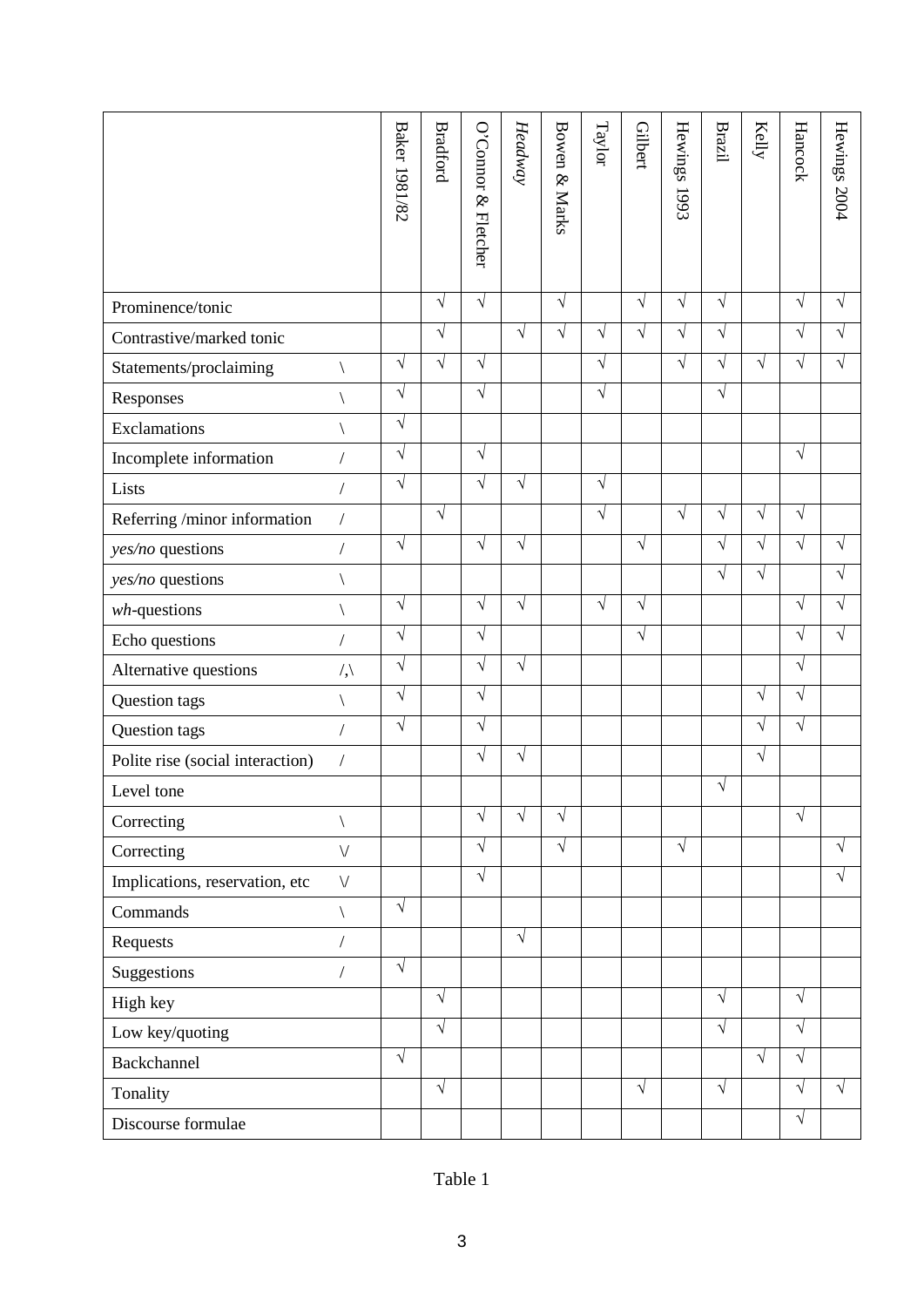## **Content**

Table 1 provides an overview of the intonation system presented in each of the cited teaching materials; it shows what has been selected, what is common to them, and what is not. It seems to be generally accepted that it is important to identify the important, prominent words in a message and particularly the tonic word in the intonation unit. The contrastive function of marked tonicity features highly in these courses; this is the item of intonation that Jenkins (2000) highlights as particularly important.

Falls for statements (proclaiming), responses and exclamations are not always practiced, since this is common in other languages. Attention is nevertheless drawn to it to provide a point of contrast for other tones, such as rises for incomplete information, or shared information (referring), or to provide background for understanding the choice of tones with question tags. Lists and incomplete information are not always singled out for attention; very often, rises are found in other languages for this function, and therefore, it might not need practice. The rise for *yes/no* questions is usually contrasted with the fall for *wh*-questions; echo questions with rises are often introduced as a contrast to the latter, as are 'conducive' questions (*yes/no* questions with a fall). Question tags with a choice of rise or fall, and alternative questions with a sequence of rise and fall are often included. List questions do not appear to be considered important. Consider the difference between

/ tea  $\vert$  or  $\vert$  coffee (an alternative question, limiting the choice of response) / tea | or / coffee (an open list question, *not* limiting the choice of response)

The term 'correcting' is used both for the incorrect information being corrected, with a fallrise, and for the correct information, with a fall. Fall-rises are also practiced to indicate that extra information is implied, though not given; the term 'reservation' is also used for this with its sense of *but* .... It seems important to me that a fall-rise is practiced with this meaning, because there are many languages where nothing comparable is found and then learners with such mother tongues do not know how to cope with either the form or its function. Dolores Ramírez Verdugo's article in this issue is a clear example of how Spanish learners of English have to learn to cope with it.

The subtle difference between commands and requests and the like also deserve some attention, to attune the learner's ear to cultural expectations. Backchannel is a 'fun' thing to practice and has its value in interpersonal relationships.

High key does not feature widely; maybe it is viewed as a common cross-linguistic feature. Low key likewise; Hancock's section on 'quoting speech' is essentially a case of low key.

Tonality for 'thought groups' gets some attention. Some tonality contrasts are introduced by Gilbert and Hancock, but by no means on the scale of Helen Beer's material (in this issue).

Finally, no one but Hancock deals with regular discourse formulae like *anyway, well, you must be joking*, which are such an essential feature of contemporary colloquial talk.

## **Techniques**

What classroom procedures have teachers used to develop learners' performance in intonation? It depends on particular aims; some techniques are needed to help stimulate learners' awareness of the forms and functions of intonation; other techniques are needed to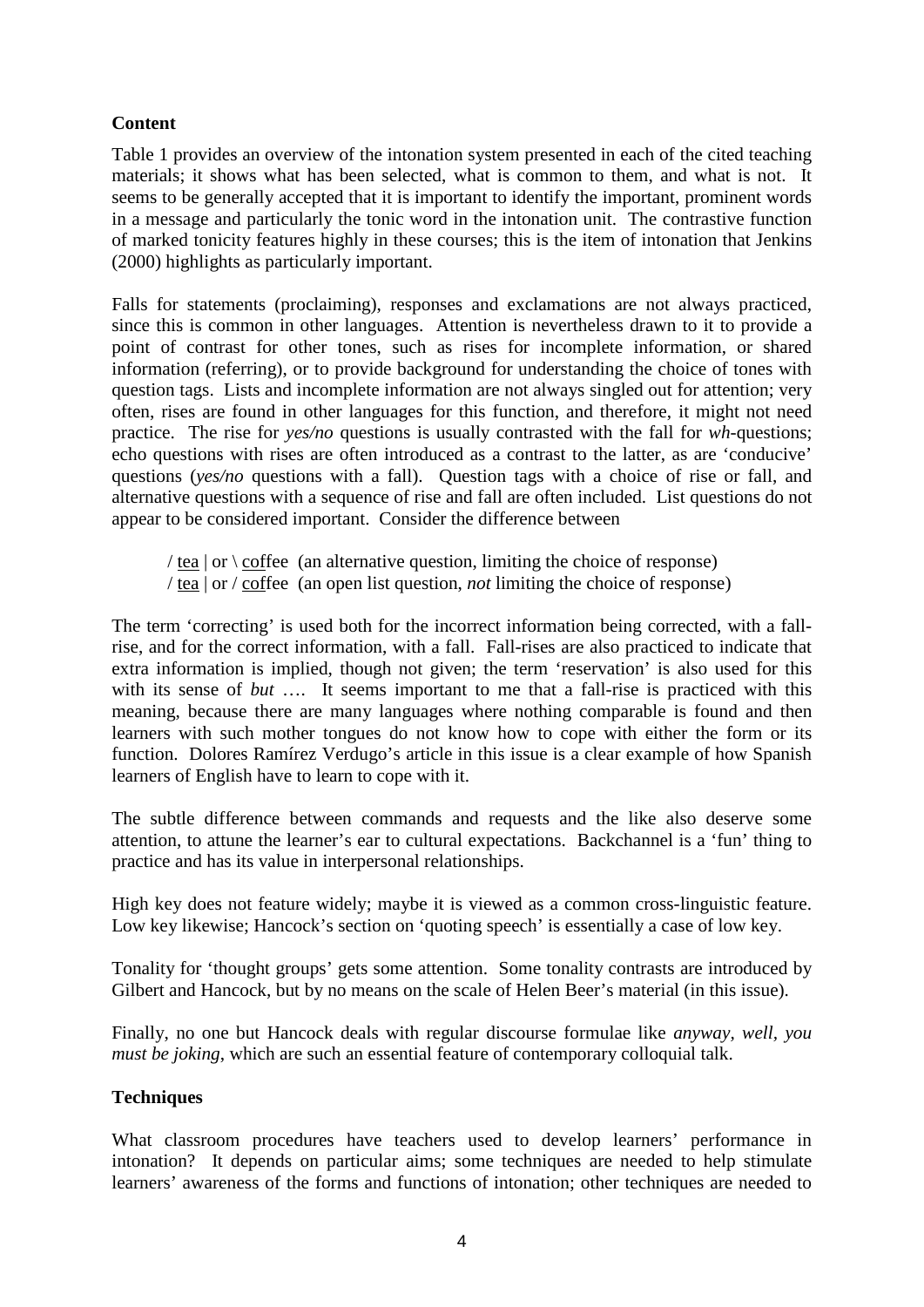practice the production of forms and relate them to functions, and others again to develop confidence in independent communication.

The basic technique in all pronunciation practice is imitation, listening to and repeating a model as accurately and fluently as possible. The model is either the teacher or a recording; the teacher is either a native speaker or could be a good, confident, proficient non-native speaker. Imitation provides a model and a target form for the learner to aim at. It helps to build up confidence as a preparation for independent talk. A native speaker model, or nearnative, helps to counteract phonetic differences between the learners' mother tongue and the target language in expressing identical meanings. One study observed how Greek speakers maintain a higher pitch than English speakers do in the pretonic element of a statement. Plain imitation could help to counteract this phonetic difference (and thus reduce the British impression that Greek learners of English always sound insistent!).

You can draw attention to the pitch movements of intonation by humming the 'tune'. Gilbert recommended using a 'kazoo' for this purpose; it is a toy instrument which amplifies the pitch of humming (Gilbert: Teacher's edition, p.34-5). Bowen & Marks (p.73-4) recommended 'shadowing' a piece of natural, unscripted, conversational English. After listening to a short section, they practise imitating it and eventually talk along with the voice in the recording. This can lead to 'putting on the accent', deliberating imitating a native speaker known to them (see Bowen & Marks, p.75).

Imitation is the basic technique for developing expertise in the intonation forms themselves. If some learners are not able to cope, it may be because their ability to discriminate needs attention through ear training. Exercises are required that pinpoint differences in tones and pretonics, tonicity and tonality, such as 'same/different' routines, writing tones with arrows, tonics with underlining and tonality with upright lines.

Discrimination and imitation are important basic techniques for developing awareness and articulation of forms, and all the published materials engage in them. Transformation exercises bring in differences in meaning. *Listen to this, which means x, now change it to that to mean y*. For instance, a rising tag on a clause means "I think I know, but I need you to confirm"; *now change it to a fall to mean "You are sure and you expect the other person to confirm it".* Or, *Listen to this and then change the focus to x*. This kind of transformation exercise must only be used when the learner is competent and confident to produce the required utterance, and that means imitation (and, possibly, discrimination) must precede.

An extension to transformation exercises are 'matching' exercises, in which a learner has to match what they hear to a written form or to an appropriate context or response. Or they produce a spoken form from a written source or prompt. Transformation and matching exercises develop a degree of independence once imitation has developed a degree of competence; see the example below, from Kelly, p 95.

| Match these intonation patterns to the sentence types |                                                                                       |                                                              |  |  |  |
|-------------------------------------------------------|---------------------------------------------------------------------------------------|--------------------------------------------------------------|--|--|--|
| Sentence type                                         | <b>Examples</b>                                                                       | Intonation pattern<br>1:77<br>$2: \nabla$<br>$3:$ $\searrow$ |  |  |  |
| Question<br><b>Statements</b><br>Lists                | A: How much do I put IN?<br>B: You put it in the BOWL.<br>C: You need FLOUR, MILK and |                                                              |  |  |  |
| Question tags                                         | <b>BUtter.</b><br>D: It shouldn't look like THAT,<br>should it?                       | 4: $\vee$                                                    |  |  |  |

(The correct answers to this exercise are: A  $2/4$ , B 3, C 1, D  $2/4$ .)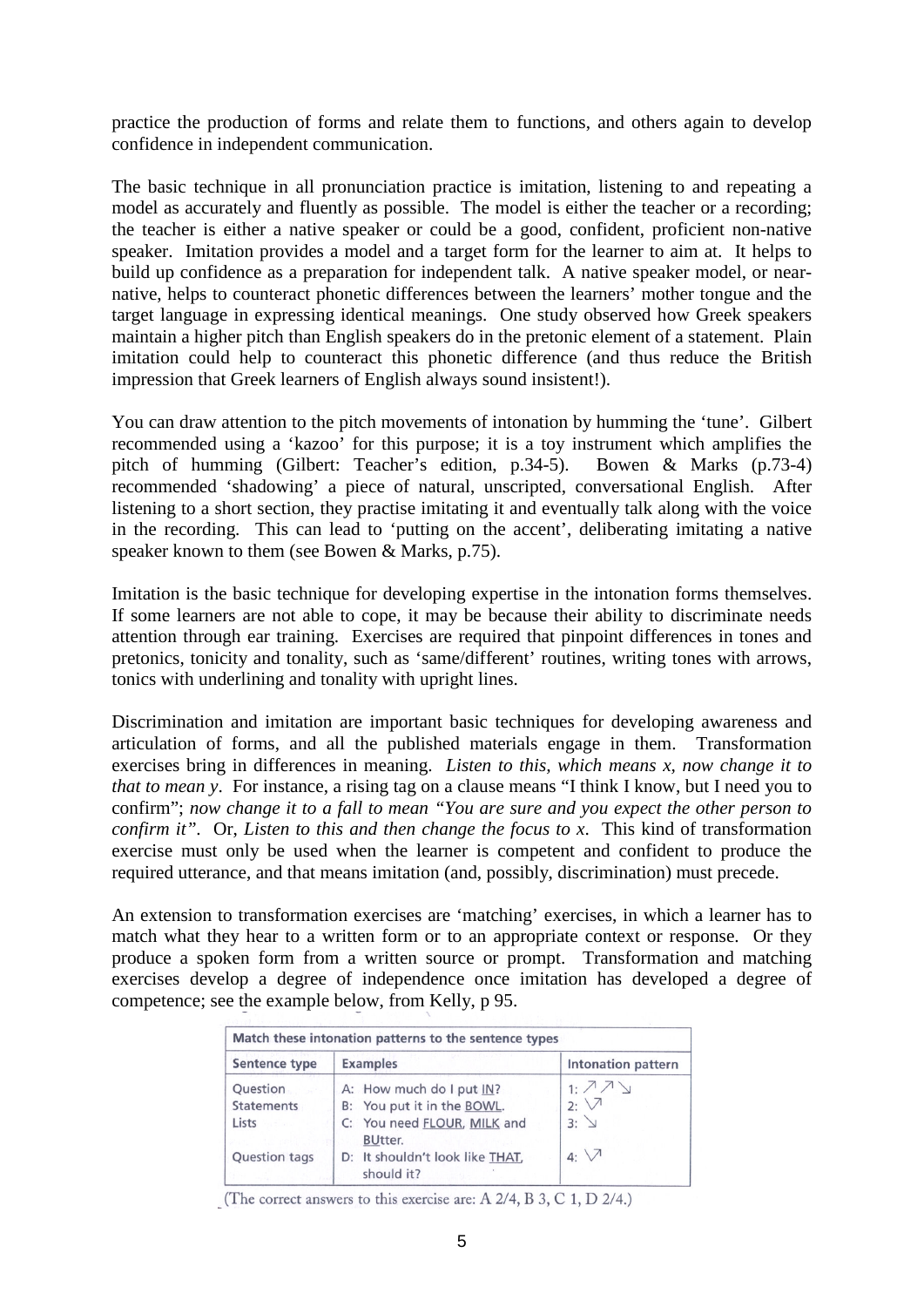Discussion can also be of great value where it is possible. How many different ways are there of saying a message? What kinds of context, or what situations, does a particular interpretation suggest? Here is an example of a similarly worded statement occurring in different contexts within a single dialogue:

Young customer: a beer please Bar tender: I'm sorry, but I can't serve you if you're not over sixteen Young customer: What? I can't be served if I'm not over sixteen?<br>Bar tender: I'm sorry, but under no circumstances can you b I'm sorry, but under no circumstances can you be served if you're not over sixteen.

How would the similarly worded statement be pronounced in each case?

Listening to a recording could prompt the question "Why did they say it like that?" This kind of analysis is often called 'noticing'. Explanations of the choices available to the speaker might be appropriate in certain learning environments.

All these techniques still focus on form, and functions in isolation; they do not constitute independent talk, which is the ultimate aim, but they are preparatory to it. Involving the learner in real responses, with real information, needs further preparation. One technique is to provide a model in a given situation and to expect the learner to apply that model themselves in another. On the right is a simple example from Baker (1981:5):





A similar technique is prediction. Given a particular context, a learner listens to one turn and then is expected to predict the tone in the next turn of a (printed) dialogue. On the left is an example from Hewings 1993:70. Also, a learner can be expected to provide the wording as well as the intonation, given a particular context (Gilbert: 105-6). These techniques ensure active involvement of the learner.

Thompson used this technique very successfully. Here is his very first example (the means "repeat"; the  $\bullet$  means "respond"):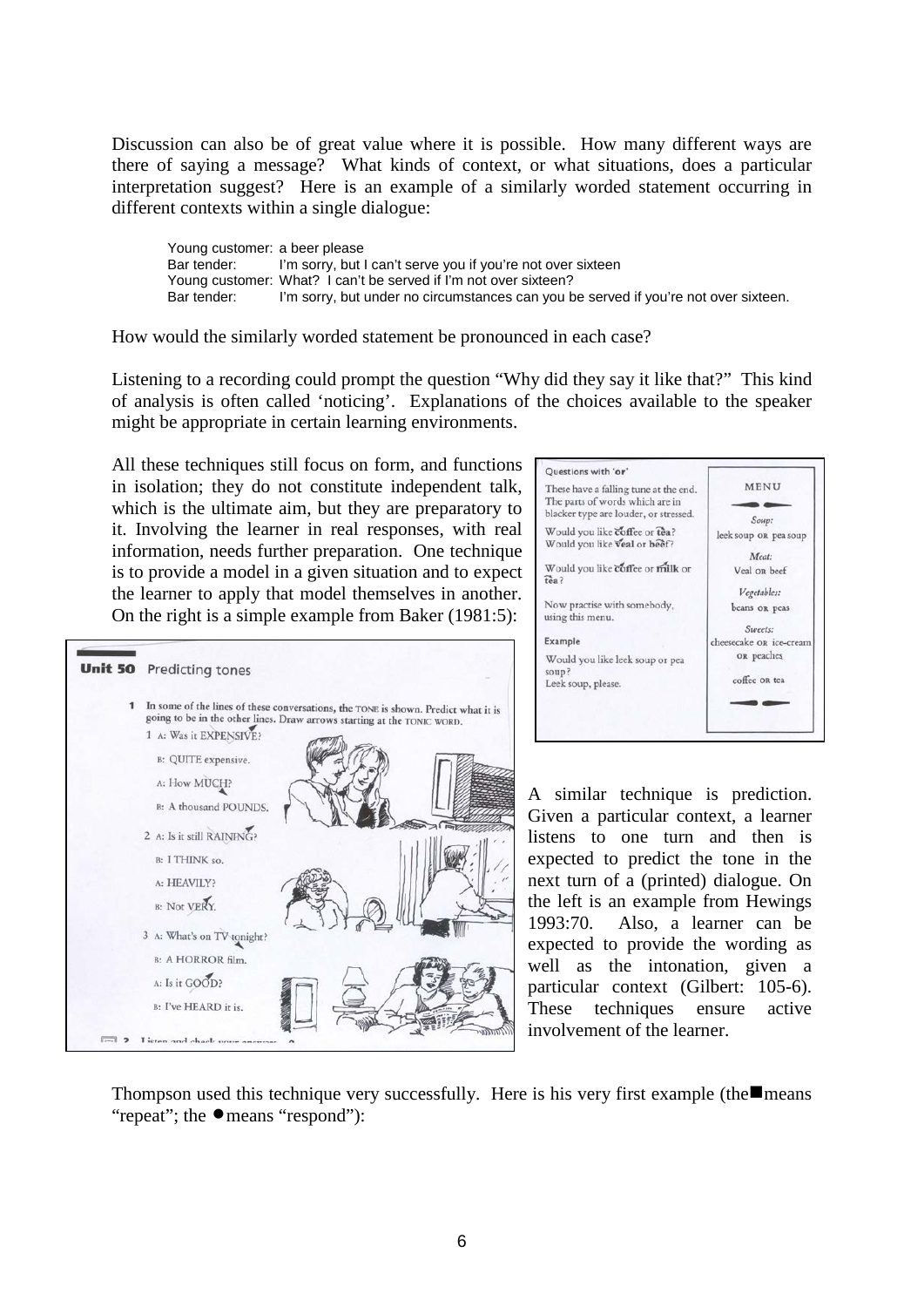| 3                | Now listen to two close friends when it is time to go:   |
|------------------|----------------------------------------------------------|
| David<br>Harriet | Ah! Here's my bus. Cheerio, Harriet.<br>Cheerio, David.  |
|                  | Here they are again, in slow motion: be ready to repeat: |
| David<br>Harriet | Cheerio, Harrigt.<br><b>bivet</b><br>Cheerto, Davyd.     |
|                  | Now back to normal speed: be ready to answer:            |
| David<br>Harriet | Cheerio, Jo.<br>Cheerio, Jo.                             |
|                  | In the same way:                                         |
| David<br>Harriet | Bye-bye, Jo.<br>Bye-bye, Jo.                             |
|                  | And for people you do not know so well:                  |
| Harriet<br>David | Goodbye, Mrs Hopkinson.<br>Goodbye, Mr Matthews.         |
|                  | Mrs Hopkinson would like to say goodbye:                 |
| Mrs H            | Well, it was nice to meet you, Jø. Goodbye.              |

Another type of analysis or 'noticing' involves learners recording themselves talking in the target language and then listening to and assessing their performance.

It should be possible to employ any of these techniques with any monologue or dialogue material in any coursebook. The advantage of doing so is to show that intonation is relevant in all spoken language, and it avoids giving the impression that intonation is only useful when it is linked to certain kinds of dialogue. But material can also be usefully created to concentrate attention and effort to a particular item of intonation. Bradford did this to great effect as the well known opening sequence of her coursebook shows:



- 1.2 Now listen to this short extract from the conversation. In the transcript below draw a box round the words which you think are most noticeable.
	- Turn slightly towards me. Alan:
	- Your head slightly towards me.
	- Louise: Right?
	- No only slightly towards me. Alan:
	- Compare your transcript with a partner. Try to say why the same word is sometimes highlighted and sometimes not.
- 1.3 Listen to the conversation again. Listen for more examples (find at least three) where a word which occurs more than once is sometimes highlighted and sometimes not.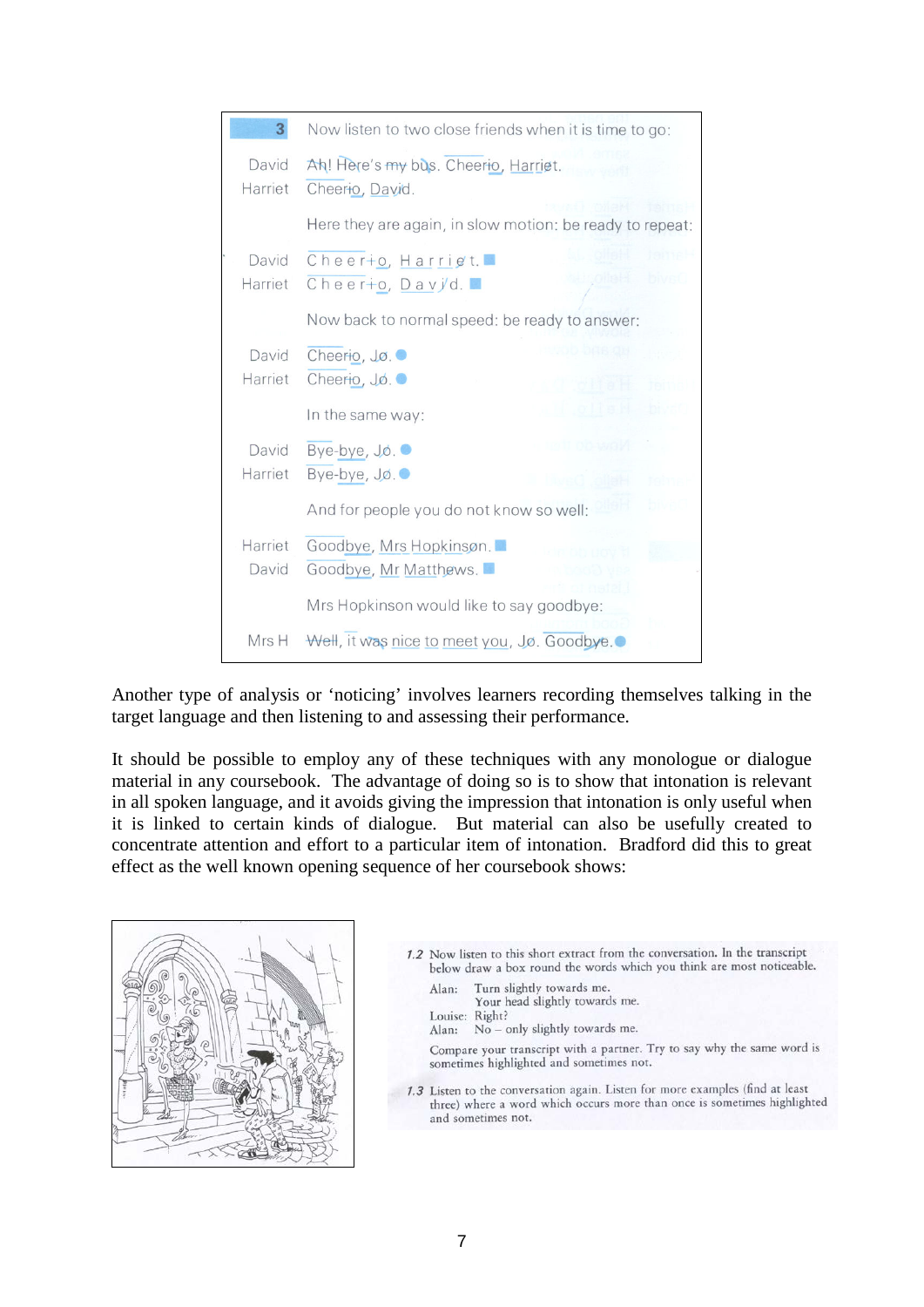This technique is often referred to as 'seeded conversation', a constructed dialogue deliberately devised for the 'planting of a seed' of a particular phonological feature as many times as possible, to ensure rigorous practice. Teachers are needed with good imaginations of situations where a particular item of intonation would naturally occur. The material under review has good examples of not only contrastive ('marked') tonics, but also of echo questions, polite rises, correcting and discourse formulae.

All these techniques should appear in material that is as communicative as possible. Random lists of examples are best avoided, even where the focus is on imitation and discrimination. The aim is independent talk displaying communicative competence with appropriate intonation. Bear in mind Underhill's emphasis on language learning as a holistic experience, engaging real people in real interpersonal relationships – even in the classroom! And bear in mind also Cauldwell's successful use of real talk that was not designed specifically for teaching.

## **Situations**

Rather than practicing any language item with a random, unrelated, set of utterances, it is always better to use material that is coherent and contextualized, because it matches a possible scenario in real life and is then more relevant and interesting. Even if the focus of attention is an intonation *form*, setting it in a simulation of real life makes an exercise appear relevant and thus adds to motivation. If we can imagine a situation in which a particular intonation will naturally occur, we can create an environment even in the classroom that resembles real life. And if the situation requires multiple instances of a particular intonation, so much the better. The aim is to encourage learners to use the language, including its intonation, competently, confidently and independently.

Some situations are used widely in intonation teaching materials. For neutral and marked tonicity, one situation is to add more specific information to what has just been given, such as (borrowed from Hewings 2004:142):

the name  $s \setminus Bond \setminus James Bond$ he works as an \ agent  $|a \rangle$  special agent etc

Another is to emphasize different parts of a message in response to mistakes, like Bradford's photo shoot situation, or the inattentive waiter getting orders wrong.

For alternative questions, a commonly used situation is to choose from a menu (see Baker above), or to offer something to eat or drink (eg Headway 1992:24). Another is to check on information just given (O'Connor & Fletcher, p.113-4).

For statements/proclaiming, O'Connor & Fletcher (p.47) used the situation of a customer returning an item to a shop with complaints – all the things that had happened. To contrast proclaiming and referring (ie shared information), Bradford used the situation of thinking of presents for people (referring to what was known about each person), asking how an interview went (referring to what was already known), reporting and commenting on an event, and also remonstrating with someone. Hancock (p.122) used the situation of varying opinions on the relative merits of television sets, with one person capping information given by the other.